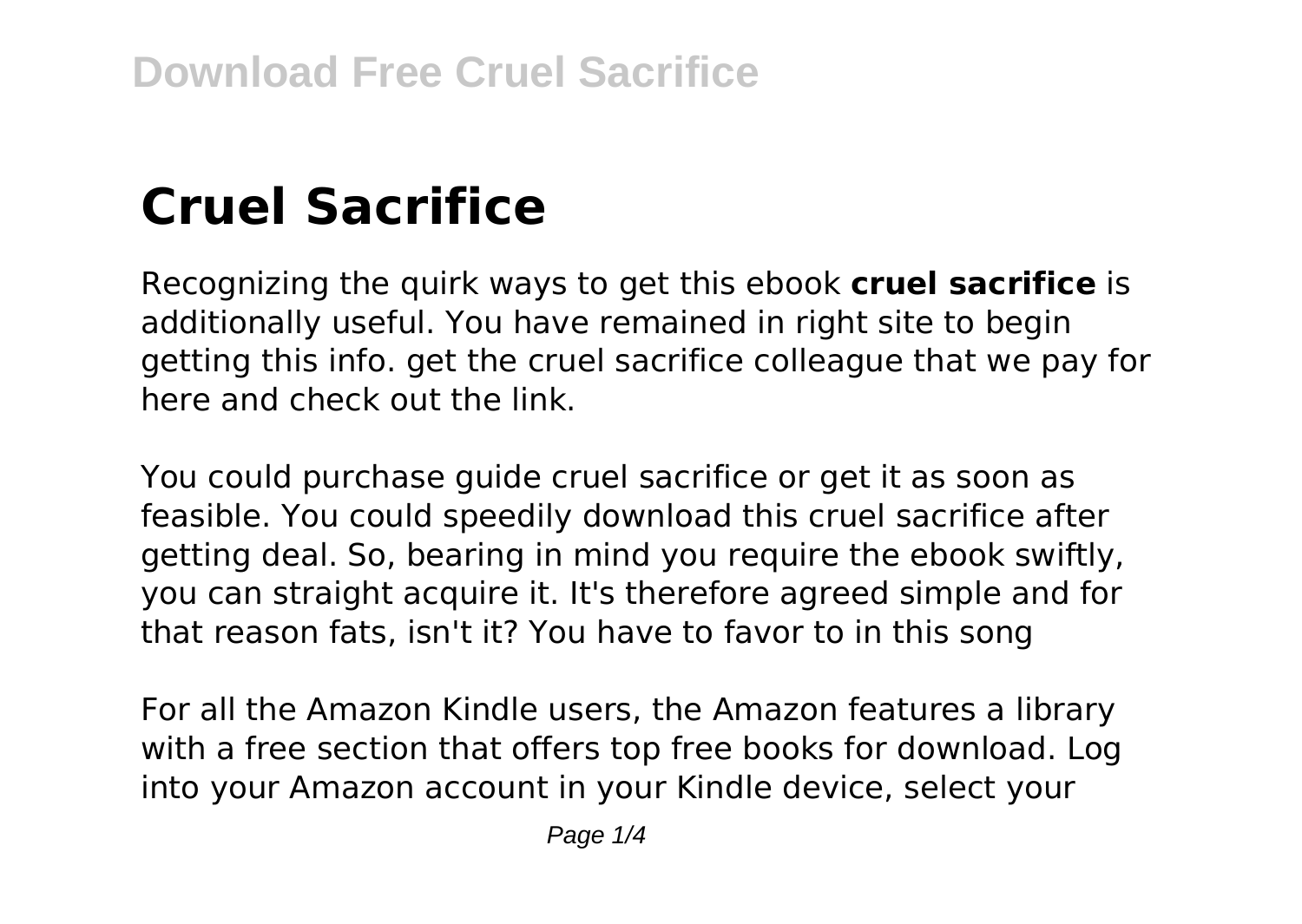favorite pick by author, name or genre and download the book which is pretty quick. From science fiction, romance, classics to thrillers there is a lot more to explore on Amazon. The best part is that while you can browse through new books according to your choice, you can also read user reviews before you download a book.

### **Cruel Sacrifice**

New Romantics Lyrics: We're all bored, we're all so tired of everything / We wait for trains that just aren't coming / We show off our different scarlet letters / Trust me, mine is better / We're so

# **Taylor Swift – New Romantics Lyrics - Genius**

The propaganda of the Nazi regime that governed Germany from 1933 to 1945 promoted Nazi ideology by demonizing the enemies of the Nazi Party, notably Jews and communists, but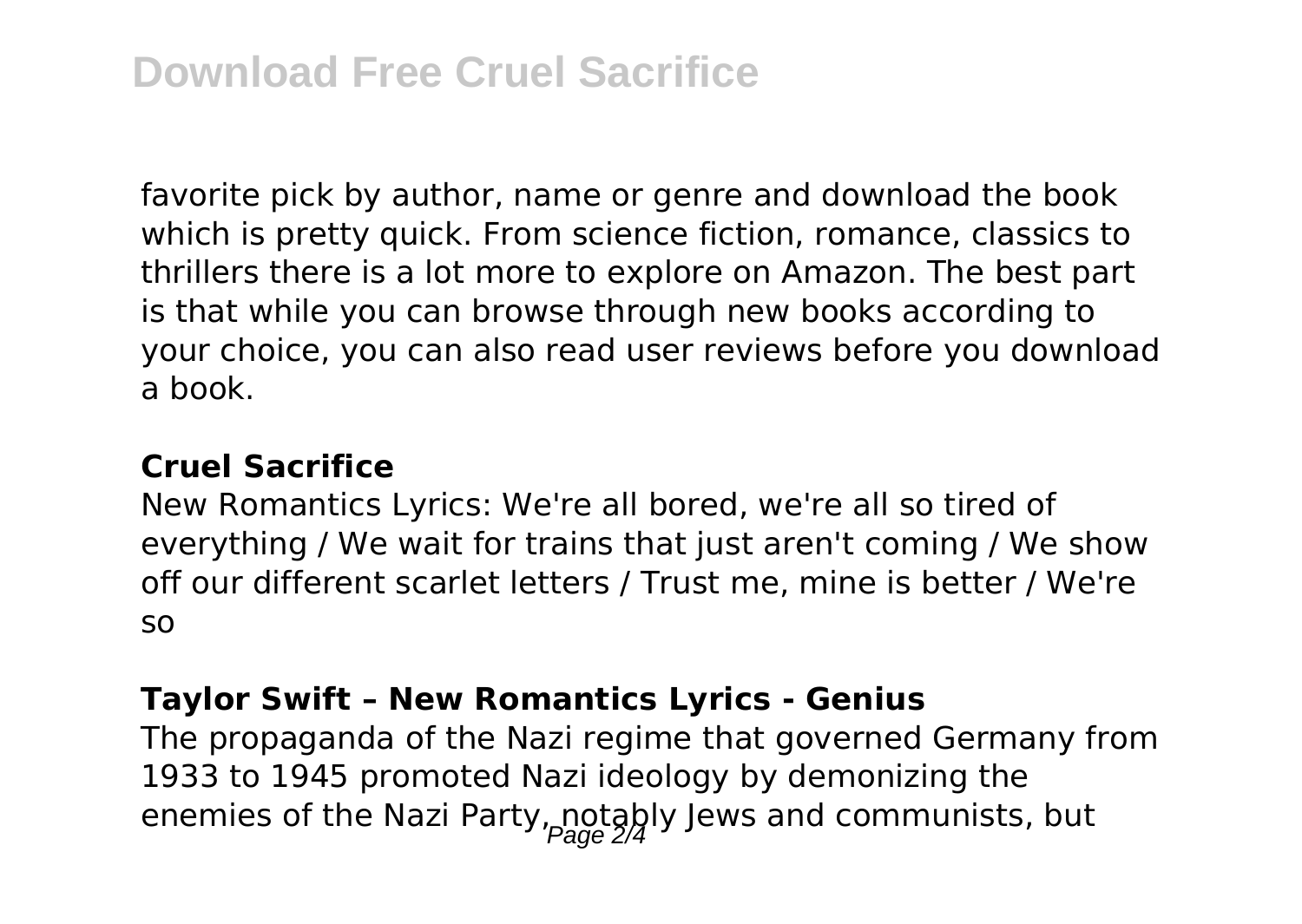also capitalists and intellectuals.It promoted the values asserted by the Nazis, including heroic death, Führerprinzip (leader principle), Volksgemeinschaft (people's community), Blut und Boden (blood and soil) and pride ...

#### **Themes in Nazi propaganda - Wikipedia**

A "Yeredere" is a cross between a deredere and yandere.. Meaning of the Name. Yeredere ( $\Pi\Pi\Pi\Pi$ ) takes the "y" ( $\Pi$ ) from "yanderu" ( $\Box$ ), meaning "to be mentally sick," and the "ere"  $(\Pi)$  from "deredere" ( $\Pi$  $\Pi$  $\Pi$ ), meaning "lovey dovey," with a dere ( $\Box$ ) added to the end.. Personality "Yeredere" characters are similar to yandere characters and deredere characters.

# **Yandere | The Dere Types Wiki | Fandom**

A charity shop in the Northern Quarter has issued an appeal after £500 was stolen from a safe following a break-in last night (March 22). The Manchester and Salford RSPCA branch charity